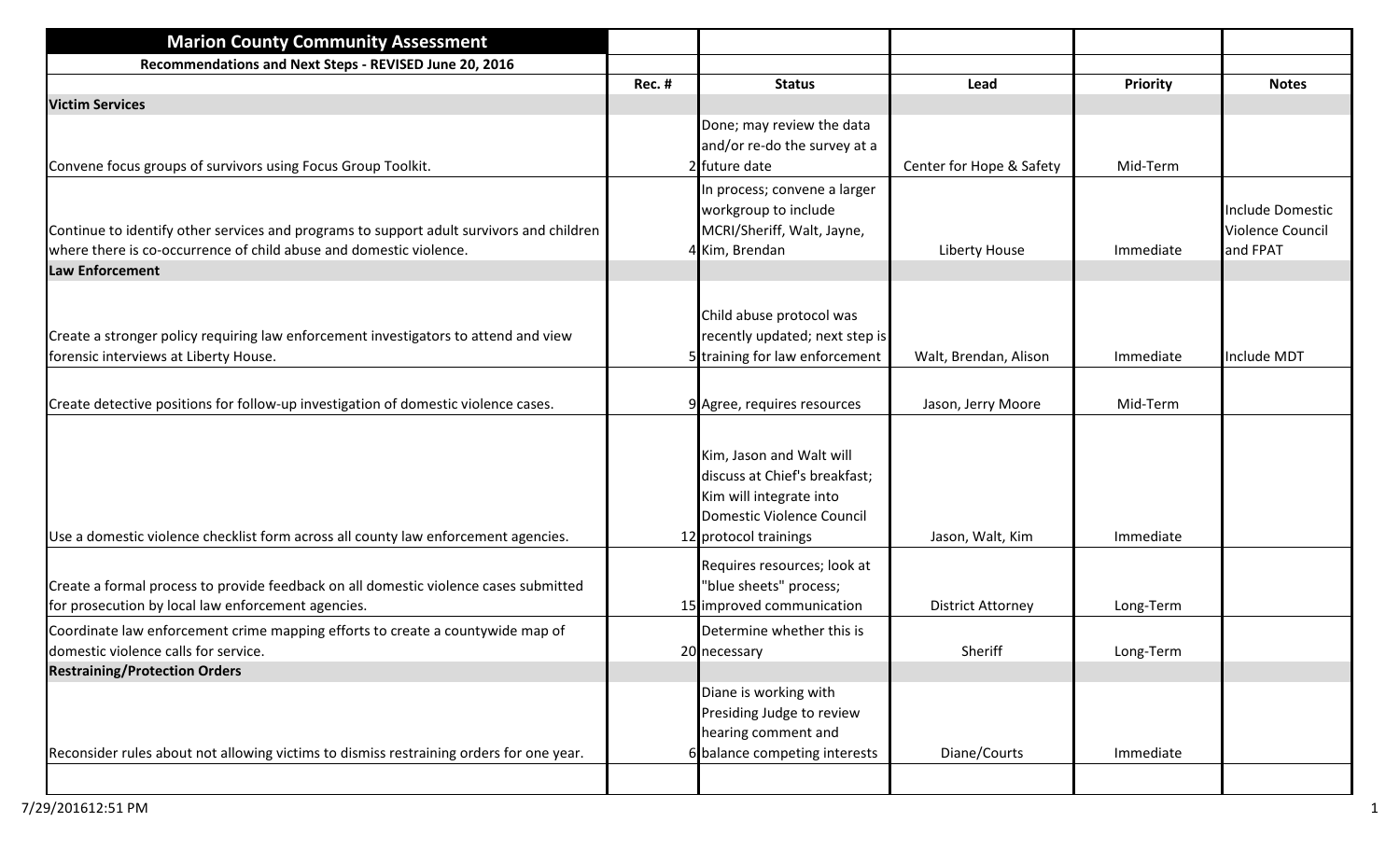| <b>Marion County Community Assessment</b>                                                                                                                         |               |                                                                                                                                                                 |                                                   |                       |                                                                                                                                                 |
|-------------------------------------------------------------------------------------------------------------------------------------------------------------------|---------------|-----------------------------------------------------------------------------------------------------------------------------------------------------------------|---------------------------------------------------|-----------------------|-------------------------------------------------------------------------------------------------------------------------------------------------|
| Recommendations and Next Steps - REVISED June 20, 2016                                                                                                            |               |                                                                                                                                                                 |                                                   |                       |                                                                                                                                                 |
|                                                                                                                                                                   | <b>Rec. #</b> | <b>Status</b>                                                                                                                                                   | Lead                                              | Priority              | <b>Notes</b>                                                                                                                                    |
| <b>Restraining/Protection Orders (continued)</b>                                                                                                                  |               |                                                                                                                                                                 |                                                   |                       |                                                                                                                                                 |
| Reconsider process requiring victims to submit paperwork for protection orders before<br>10:30 AM.                                                                |               | Done and do not agree to<br>change the deadline; did<br>change process to allow<br>paperwork to be turned in<br>after 10:30 for hearing the<br>19 following day | Diane/Courts                                      | Immediate             | <b>Work with Center</b><br>for Hope & Safety<br>and Victim<br>Assistance for child<br>care, other support  <br>during 10:30 AM - 2<br>PM window |
| Place advocates in the courtroom for every protection order calendar.                                                                                             |               | 3 Done                                                                                                                                                          | Center for Hope & Safety<br>and Victim Assistance | Immediate             | Center - 4 days;<br>Victim Assistance -<br>1 day                                                                                                |
| Assign a professional or volunteer advocate to the courtroom each day.<br>Develop a written feedback form to be provided to survivors seeking restraining orders. |               | 17 Done<br>11 Will explore                                                                                                                                      | See above<br><b>Domestic Violence Council</b>     | Immediate<br>Mid-Term | Jason will connect<br>advocate with<br>Court Security staff<br>Need a separate                                                                  |
| Re-examine the protection order process.                                                                                                                          |               | 17 See other recommendations                                                                                                                                    |                                                   |                       | survey                                                                                                                                          |
| Develop a process to ensure that victims connect with an advocate prior to obtaining a<br>protection order.                                                       |               | 17 See other recommendations                                                                                                                                    |                                                   |                       |                                                                                                                                                 |
| Ensure civil legal assistance or advocacy support for all victims applying for protection<br>orders.                                                              |               | 17 Will explore                                                                                                                                                 | Domestic Violence Council                         | Long-Term             |                                                                                                                                                 |
| Consider the City of New York School of Law Incubator model to increase civil legal<br>services for victims.                                                      |               | 24 Will explore                                                                                                                                                 | Domestic Violence Council                         | Long-Term             | Connection to<br>Willamette Law<br>School?                                                                                                      |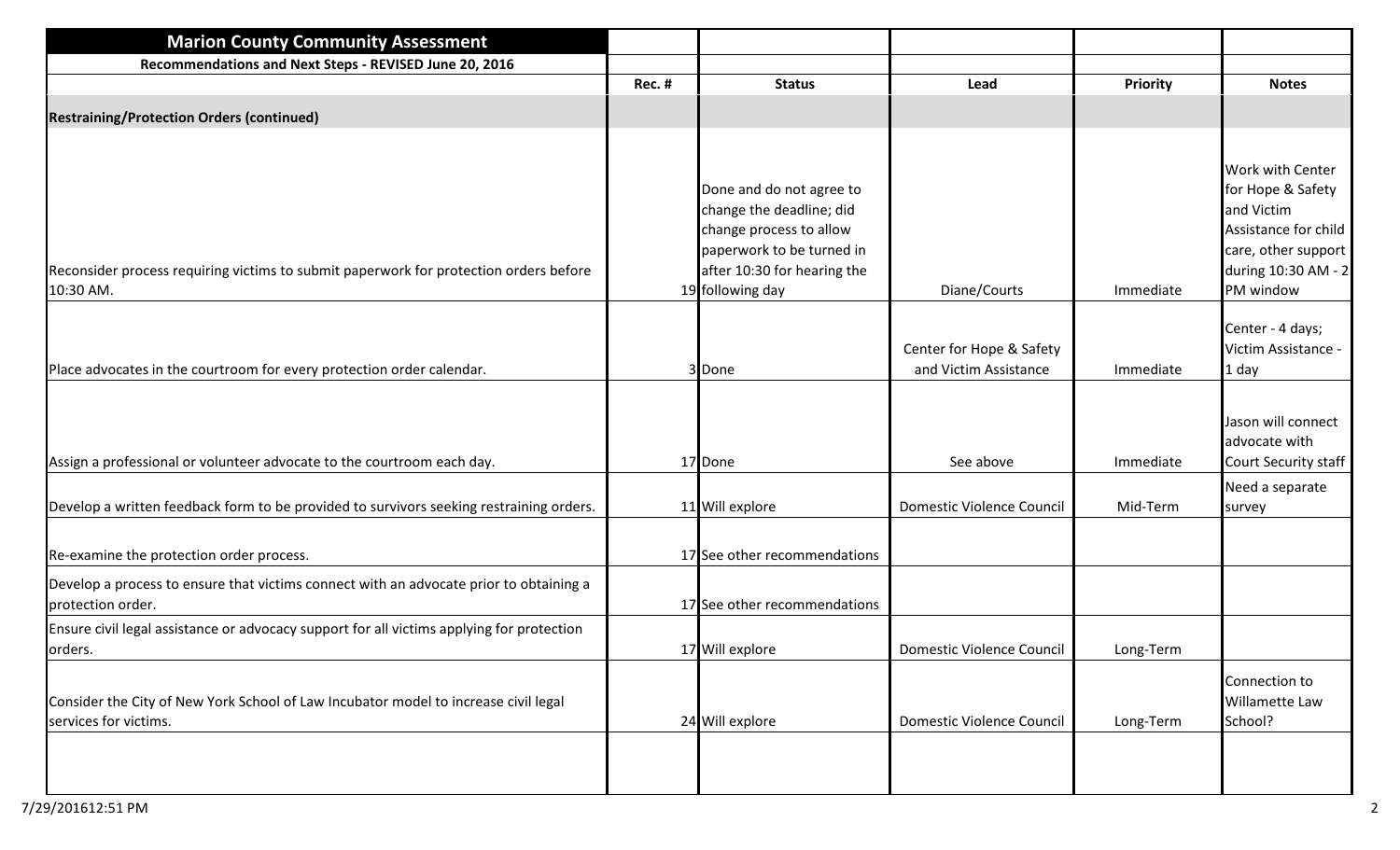| Rec. # | <b>Status</b>                                                                                                                                                                                           | Lead                                                                                                                                                                       | Priority                                                      | <b>Notes</b>                                                                                                     |
|--------|---------------------------------------------------------------------------------------------------------------------------------------------------------------------------------------------------------|----------------------------------------------------------------------------------------------------------------------------------------------------------------------------|---------------------------------------------------------------|------------------------------------------------------------------------------------------------------------------|
|        |                                                                                                                                                                                                         |                                                                                                                                                                            |                                                               |                                                                                                                  |
|        | Done; changing approach for<br>communicating with victims<br>at check in; Annex Supervisor                                                                                                              |                                                                                                                                                                            |                                                               | Specialized area not<br>possible                                                                                 |
|        |                                                                                                                                                                                                         |                                                                                                                                                                            |                                                               |                                                                                                                  |
|        | Training is set up for                                                                                                                                                                                  | Diane/Courts                                                                                                                                                               | Immediate                                                     |                                                                                                                  |
|        | Explore video                                                                                                                                                                                           | Diane, Kim, Jayne                                                                                                                                                          | Mid-Term                                                      | Electronic filing is<br>statewide issue -<br>Long-Term priority                                                  |
|        |                                                                                                                                                                                                         |                                                                                                                                                                            |                                                               |                                                                                                                  |
|        |                                                                                                                                                                                                         |                                                                                                                                                                            |                                                               |                                                                                                                  |
|        |                                                                                                                                                                                                         |                                                                                                                                                                            |                                                               |                                                                                                                  |
|        | Strategic plan needs to be<br>developed, incorporate                                                                                                                                                    | Domestic Violence Council                                                                                                                                                  | Mid-to Long-Term                                              | Incorporate<br>community<br>engagement; use<br>workgroups                                                        |
|        | Resource manual includes                                                                                                                                                                                |                                                                                                                                                                            |                                                               | Use resource<br>manual as a<br>foundation for DV<br>services partners;<br>connect with asset<br>map that MWHI is |
|        |                                                                                                                                                                                                         | <b>CFC</b>                                                                                                                                                                 | Mid-Term                                                      | working on                                                                                                       |
|        | Inviting Chan Hellman and                                                                                                                                                                               | <b>CFC/Youth Resources Action</b>                                                                                                                                          |                                                               |                                                                                                                  |
|        | Develop a workgroup to evaluate the viability of electronic filing, video teleconferencing,<br><b>CONSIDER IMPLEMENTING THE HOPE SCALE WITHIN PARTNER PROGRAMS (Center for Added from</b><br>conference | 7 is implementing<br>17 advocates and facilitators<br>26 teleconferencing<br>8 Explore options<br>16 mapping/data as a basis<br>21 partners<br>others to inform community. | Diane/Courts<br><b>Youth Resources Action</b><br>Team<br>Team | Immediate<br>Mid-Term                                                                                            |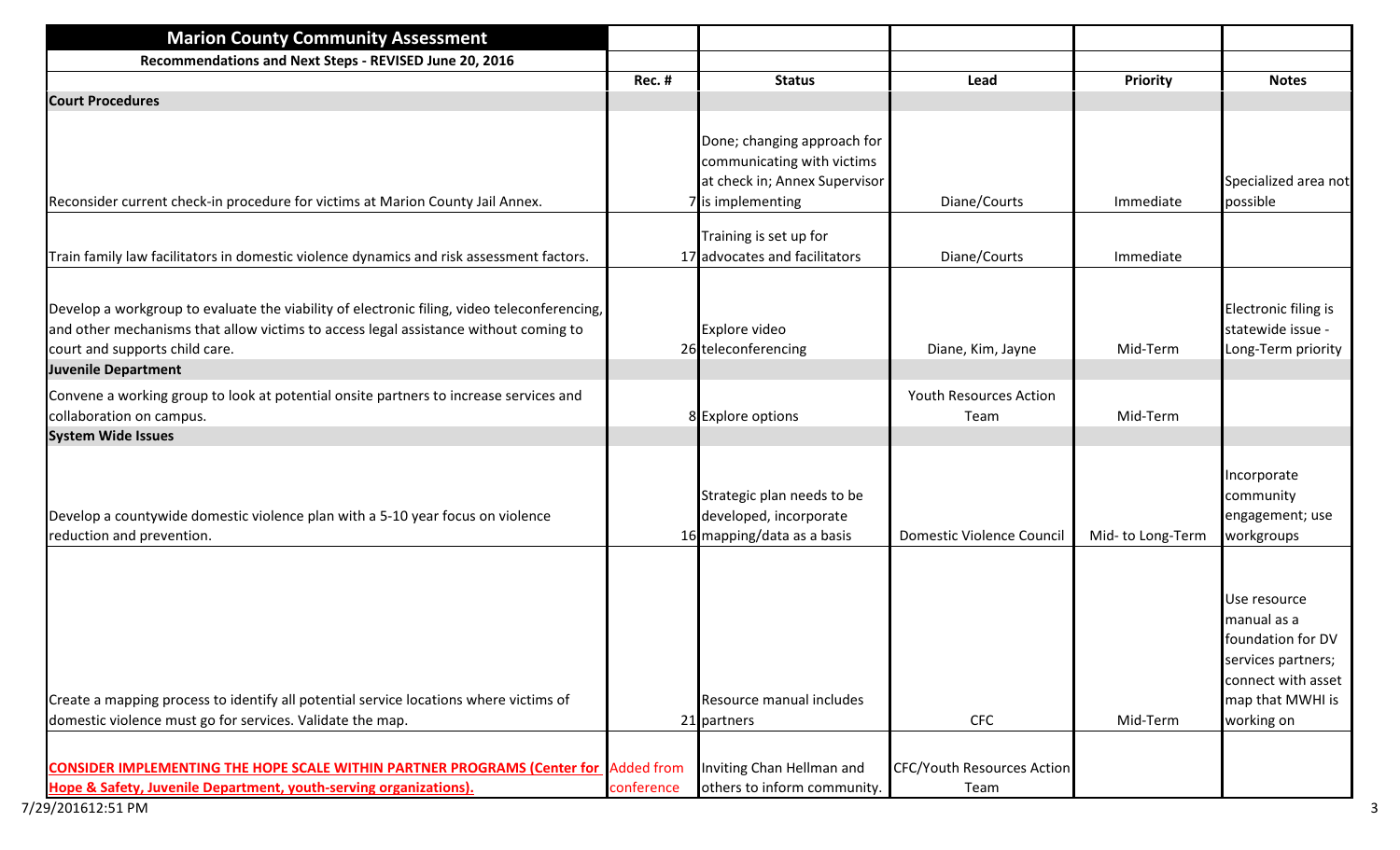| Rec. #                          | <b>Status</b>                                      | Lead                                                                                                                                 | Priority                  | <b>Notes</b>                                                                                                                                                 |
|---------------------------------|----------------------------------------------------|--------------------------------------------------------------------------------------------------------------------------------------|---------------------------|--------------------------------------------------------------------------------------------------------------------------------------------------------------|
|                                 |                                                    |                                                                                                                                      |                           |                                                                                                                                                              |
|                                 | Conversations already<br>occurring with 911 staff; | MCSO (for 911), Center for<br>H&S/Victim Assistance<br>(advocates in court);<br>Defense bar, Sheriff, DA,<br>P&P Advocate, Jail (for | Immediate to Mid-         | Approach this task<br>in a different way;<br>needs assessment<br>can inform 5-10<br>year plan; organize<br>focus group(s) for<br>women in<br>jail/transition |
|                                 |                                                    | other possible connections)                                                                                                          | Term                      | center                                                                                                                                                       |
|                                 | Protocol exists (2012, being                       | DA/Sheriff/MDT/CART/DV<br>Council                                                                                                    | Mid-Term                  | Consider<br>juxtaposing/com-<br>bining with child<br>abuse protocol                                                                                          |
|                                 |                                                    | <b>Domestic Violence Council</b>                                                                                                     | Immediate and<br>ongoing  | Look at multi-<br>disciplinary training<br>on strangulation;<br>add informed<br>trauma                                                                       |
| <b>Added from</b><br>conference |                                                    | <b>District Attorney's Office</b>                                                                                                    |                           |                                                                                                                                                              |
| <b>Added from</b><br>conference |                                                    | <b>District Attorney's Office</b>                                                                                                    |                           |                                                                                                                                                              |
|                                 | Explore options via De Muniz                       | <b>Marion County Reentry</b><br>Council                                                                                              | Immediate to Mid-<br>Term |                                                                                                                                                              |
|                                 | See recommendation                                 | <b>Marion County Reentry</b><br>Council                                                                                              |                           |                                                                                                                                                              |
|                                 |                                                    | 22 advocates already in court<br>10 updated)<br>13 Added to protocol training<br>1 Resource Center<br>27 immediately above (#1)      |                           |                                                                                                                                                              |